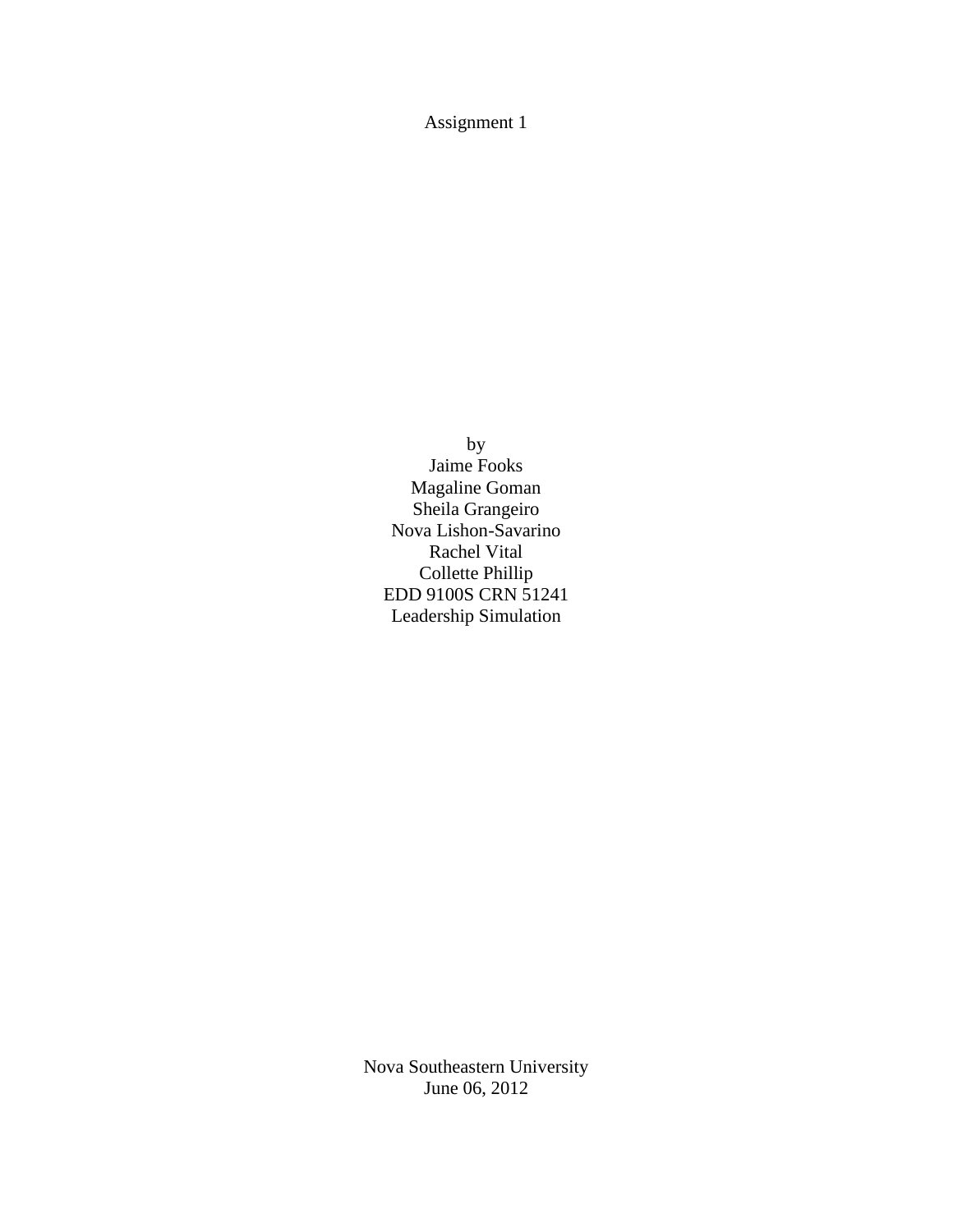# **Social Services Sector**

# **Overview**

The social services sector has made good progress thus far over the course of period 1 and period 2. There have been many challenging and critical thinking situations that have come up. This sector has put forth every effort to solve problems collaboratively to the best of its ability. Johnson and Johnson (1990) analyzed the differences between individuals and the overall group working together. Interestingly, each group member interprets information differently, but the overall sector has been in agreement of what is best for Centerville as a whole. The strengths and weaknesses of each of the group members help to balance the overall sector itself. The social services sector works with the fire, law enforcement, and healthcare departments. Since these three areas impact other sectors, it is important that our sector pay close attention to details; considering every option and analyzing the pros and cons has assisted our sector with making the best choices for Centerville. By preparing for the future, the social services sector may continue to be successful and contemplate solutions to issues in upcoming periods.

## **Current Issues**

The social services sector faces two current issues. The first issue is sustaining the strong team ethic that we have developed over the remaining four periods. Within our group's first meeting, we were able to establish ourselves as a cohesive team with a strong sense of shared leadership. We moved through the forming and norming stages of the team life cycle within the first period, acknowledging our shared purpose, determining how we will work together, and establishing our network of communications (Clawson, 2009). Now at the close of the second period, we are moving into the performing stage and becoming comfortable with the work to be done. However, the performing stage is also where complacency can set in. As a team, we must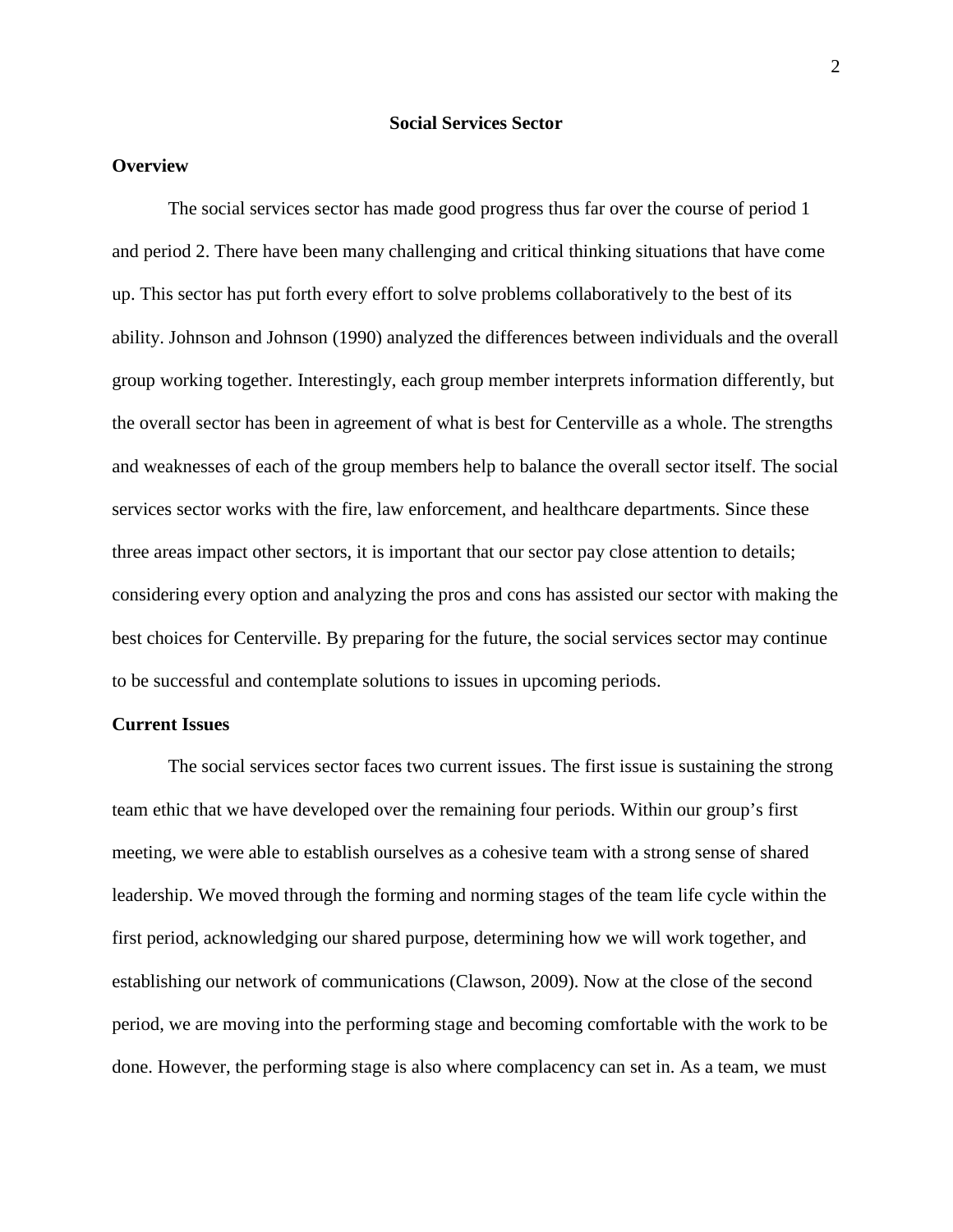strive to maintain the performance standards that we have achieved and re-energize ourselves in each period ahead.

The second issue facing our sector is making decisions collaboratively. Each period, we must come together as a team to make decisions about our sector and make recommendations to the city council of Centerville. During our discussions, the team has made a conscious effort to explore our options from multiple perspectives, ensuring that we are making logical, data-driven decisions. As Clawson (2009) states, both data and logic are needed to develop "a strong and robust argument" (p. 245). Each member of the team provides her own point of view, and together we formulate rationales not only for our decisions and recommendations, but also to explain why we voted against other decisions and recommendations. Throughout the remaining periods, our team must continue to hold thorough dialogues to ensure that we are making the best decisions for our sector and for the community as a whole.

### **Strengths**

From the first time the social services sector met to discuss our roles in the simulation, we exhibited a level of strength that gave us all the feeling of success. We all knew starting this course that we were a group of professionals committed to reaching one common goal and supporting one another throughout the simulation. We immediately came together as a team in order to plan our methods of communication, our goals, the division of responsibilities, and our plans on how to handle difficult circumstances.

The social services sector planned our methods of communication. We created threads on the discussion board in order to communicate our thoughts and share completed sections of the simulation for the group to review and respond to. We decided to establish a regular weekly meeting time with working agendas. The social services sector meets every Monday evening at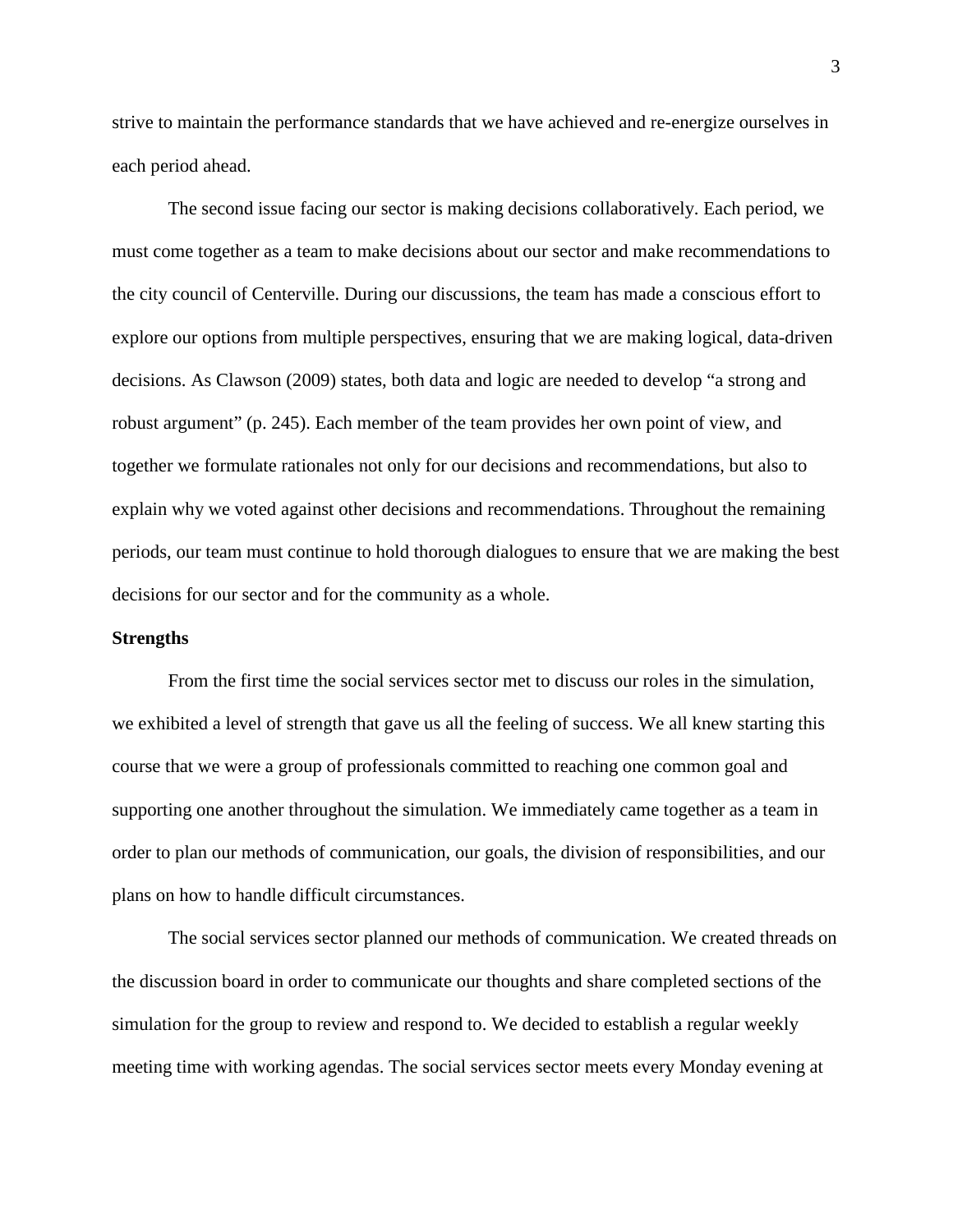9:00 PM with a working agenda that allows each of us to come prepared to discuss the issues at hand. We respond to the discussion board on a regular basis and are open to and supportive of one another's ideas and decisions.

The strength of our sector that stands out among the rest is the common goals that we are all working to meet. We strive for excellence throughout this course. In order to ensure the success of every member of our group, we divided the responsibilities of the sector amongst the group in a fair and balanced way. Each of us will have the responsibility to complete every required section of the simulation with the support of the entire team. It is apparent that each member of the social services sector is striving to become effective leaders and already exemplify leadership characteristics. As team members, we see the importance of team work and support the success of every member. "Real teams always find ways for each individual to contribute and thereby gain distinction" (Katzenbach & Smith, 1993, p. 20). A responsibility calendar was created for our sector that keeps every member organized and prepared for their next responsibility. The weekly assignments were divided in order to give everyone an essential role that contributes to our final product. We all feel valued and we know that our efforts towards the final product each week is noticed by the group. This has given our team the strength that it needs to achieve excellence.

Professionalism is a character trait that is exemplified by each member. We talk through our differences, listen to one another during our Wimba sessions, and offer support to one another when we are unsure of a situation. The scenarios have been discussed in depth among our group, and the deliberation of the team has allowed us to come to quick and unanimous decisions regarding the city of Centerville. We understand that our team is only as strong as our current weakest member and we know that we will experience weeks that are challenging and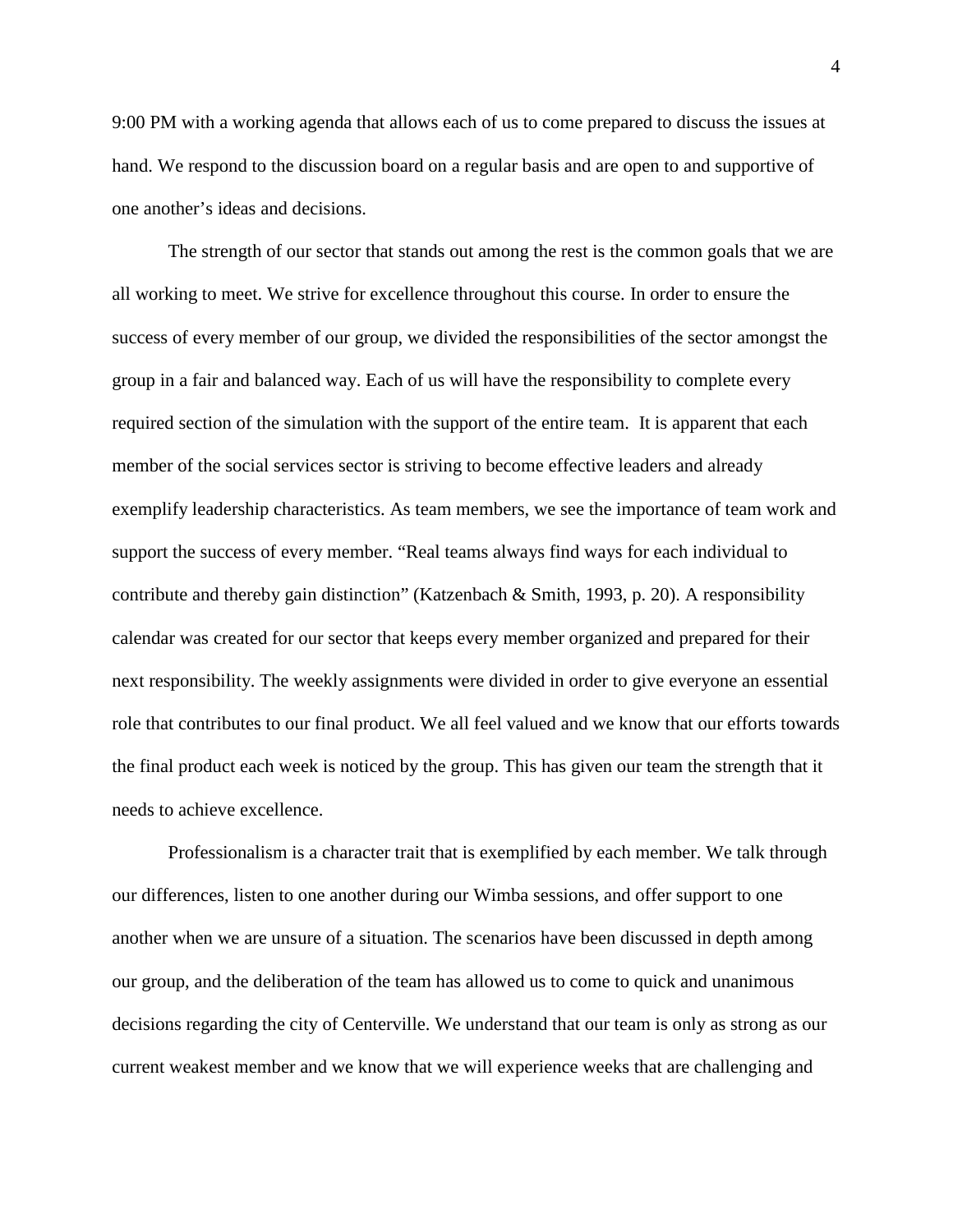stressful. In order to ensure success and not allow our teammates to fall behind, we have promised to work with each other by establishing back up plans for anticipated emergencies and circumstances that are out of our control. An alternate for the period will help any member of our team that may be unable to fulfill their duties. We know that our common goal of success is the most important, and we will do all that we can to ensure that every member of our sector understands that we are in this together.

The social services sector has been a natural team since our first meeting. Our dedication demonstrates the true meaning of teamwork. Team members "shape a common purpose, agree on performance goals, define a common working approach, develop high levels of complementary skills, and hold themselves mutually accountable for results" (Katzenbach  $\&$ Smith, 1993, p. 20). Our team has covered all of these areas and is on its way to finishing this simulation strong, intact, and ready to continue as leaders.

#### **Weaknesses**

During our first sector meeting, a vision was formed and everyone made a commitment to support each other in order to complete the simulation successfully. There are several qualities and practices that are required in any simulation, class, or group. It involves constant communication through various forms, including Wimba sessions, telephone conversations, the discussion board, and e-mails. Sometimes the scheduled Wimba sessions were not convenient for the group as a whole because of time constraints or other prior commitments; however, the group still held the meetings as planned. Throughout these procedures, policies, and situations the team is able to plan, prepare, and execute the various elements of decision making and running of the simulation.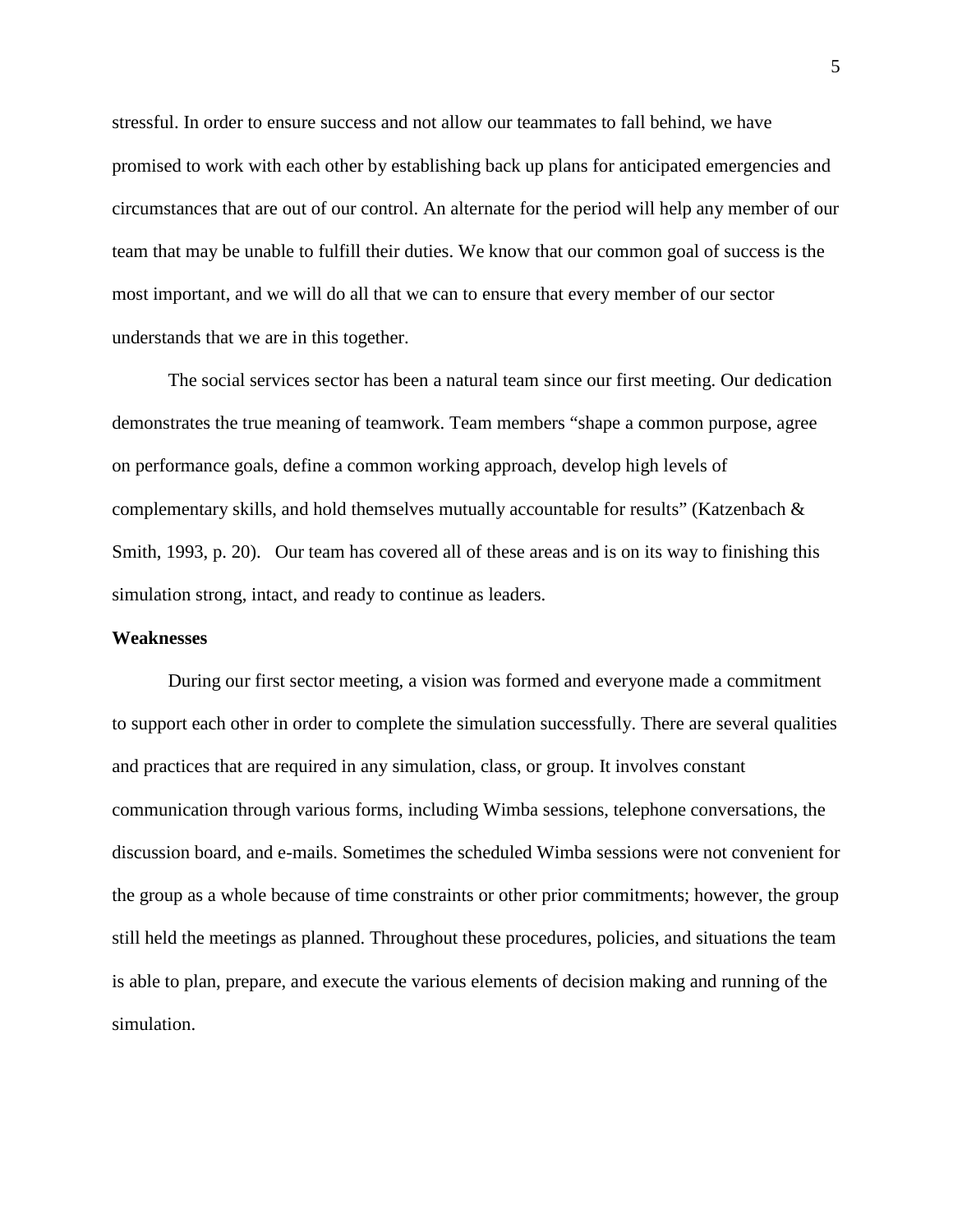In order to complete the mission of the social services sector, members need to possess effective decision making skills. At times, members were a little hesitant or not as cooperative in volunteering information regarding the assignments and council meetings. Some observed weaknesses in the group were that some members were unprepared for the sector meetings, they were not making decisions based on what was asked, and they deferred to the consensus of the group. Edwards (2010) found that it is is important to know how to operate within a community that facilitates the learning process. Such a community is known as a learning organization since that may rely on a team-based structure, open sharing of information, and empowered employees who make decisions and solve problems.

# **Opportunities**

The social services sector has many opportunities to learn and collaborate with each other. Since we are a high-functioning group, we have the opportunity to increase our professionalism and take our communication and interactions to a higher level. Being prepared prior to our meetings helps us decrease the meeting length, makes the meeting more productive, and is a more effective use of our time. Gostick and Chester (2007) wrote about four main areas of leadership: goal setting, communication, trust, and accountability. Our group has the opportunity to take our experience in this course to a higher level by continuing to set goals ahead of time, improving the effectiveness of our communication, keeping our team informed of progress, trusting each other, and holding each other accountable for team deliverables.

To a certain degree, we already encompass all four areas of leadership; however, the opportunity lies in maintaining the group's enthusiasm and professionalism. We will have a chance to encourage each other and collaborate more by providing deliverables ahead of time to the team and providing constructive feedback to one another. The biggest opportunity we have is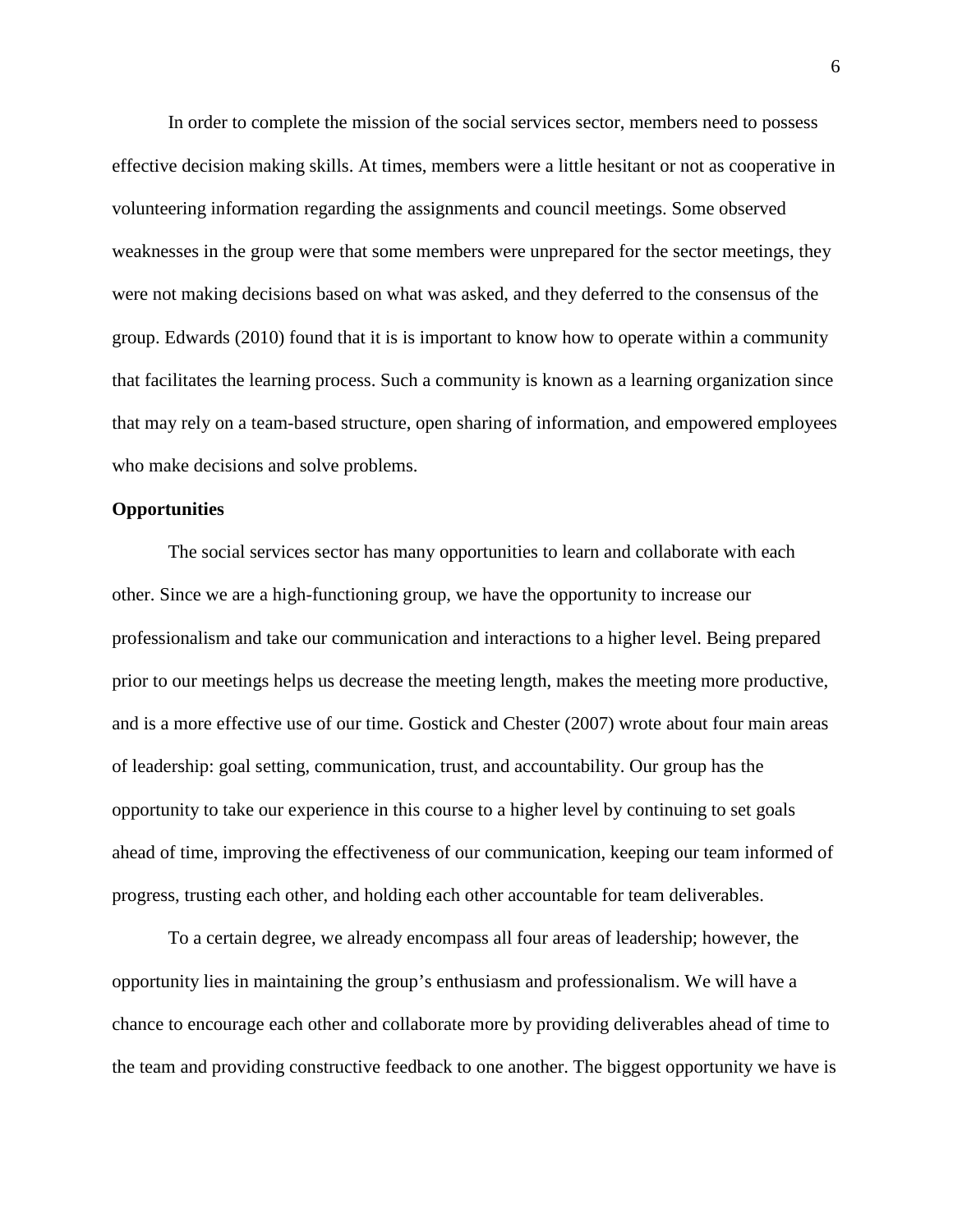giving each other recognition and appreciation for being such a high performing team. According to Gostick and Chester (2007), recognizing the contributions and efforts accelerates team engagement and performance. Encouraging our team to collaborate and work cohesively is an ongoing opportunity that our sector will face throughout this semester.

### **Potential Recommendations**

Teamwork is a powerful and global approach for managing organizations. A team's success stems from unifying talents and knowledge. Social services sector members displayed an array of leadership traits during the semester thus far. To distinguish potential recommendations was a challenge. This team has shown many strengths, including being organized and communicating effectively. The sector came together with determination and confidence; our priority is to ensure that the community receives the services and leadership they deserve.

The potential recommendation proposed is to develop team innovation. West and Sacramento (2006) stated that developing team innovation will improve an organization's ability to transmit and focus resources effectively, respond to demands for change, and make suitable changes at a local level. The relationship between team tasks, configuration, organizational context, and the team's process will define us. In order to avoid dissention, the team members must come to meetings prepared to discuss differences of opinion and willing to accept decisions that support what is best for the community of Centerville.

Each member of the team brings a different perspective to the group. The team configuration is very diverse; we have two human resources members, two adjunct instructors, and two reading educators in the K-12 arena. Our group has a range of ages, professional training, knowledge, experiences, and skills. The team has an opportunity to learn from each other by sharing their knowledge and experiences. More leadership needs to be shown by some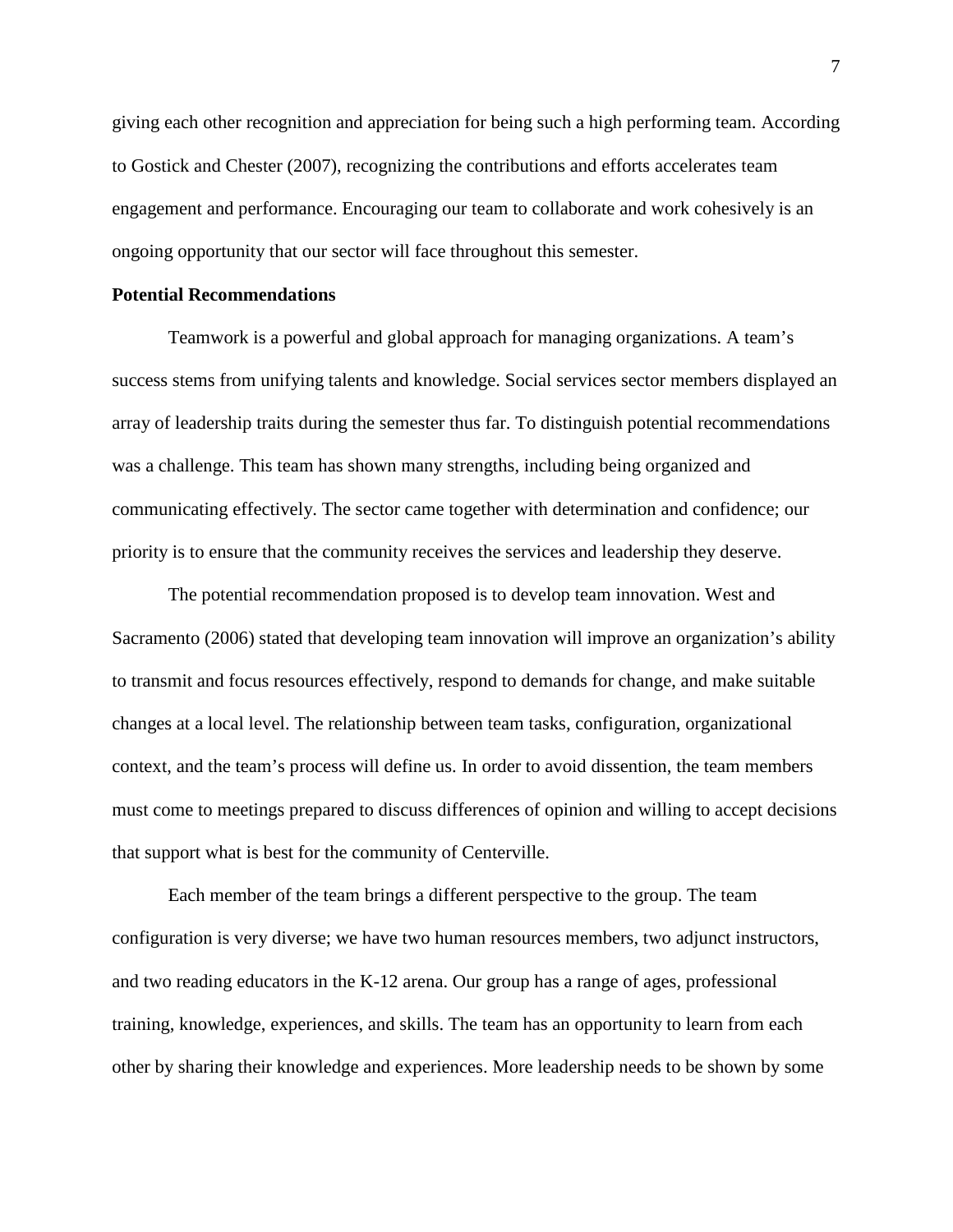members of the group. The team should develop a plan for resolving conflict when it occurs. By having a strategy in place, the team can effectively deal with issues that arise. These recommendations will help operate successfully throughout the simulation, achieving the best outcomes for the social services sector and for the city of Centerville.

# **Conclusion**

The social services sector has successfully communicated and collaborated to complete the first two periods of the simulation. We are all professionals with varying expertise and knowledge that we bring to the table to better the social services sector as well as the community of Centerville. Each member of the group is learning how to be a better leader and team member by contributing to the final sector decisions. The success of our sector relies on many factors such as the individual and overall sector's strengths, weaknesses, communication skills, and ability to complete work in an effective and efficient manner. In order to be a successful group, each member should do the following: "1) get to know and trust one another, 2) communicate accurately and unambiguously, 3) accept and support one another, and 4) resolve cooperatively" (Johnson & Johnson, 1990, p. 2). It is not about striking success on the first try; instead, the focus is on collaborative decision making to achieve sector goals.